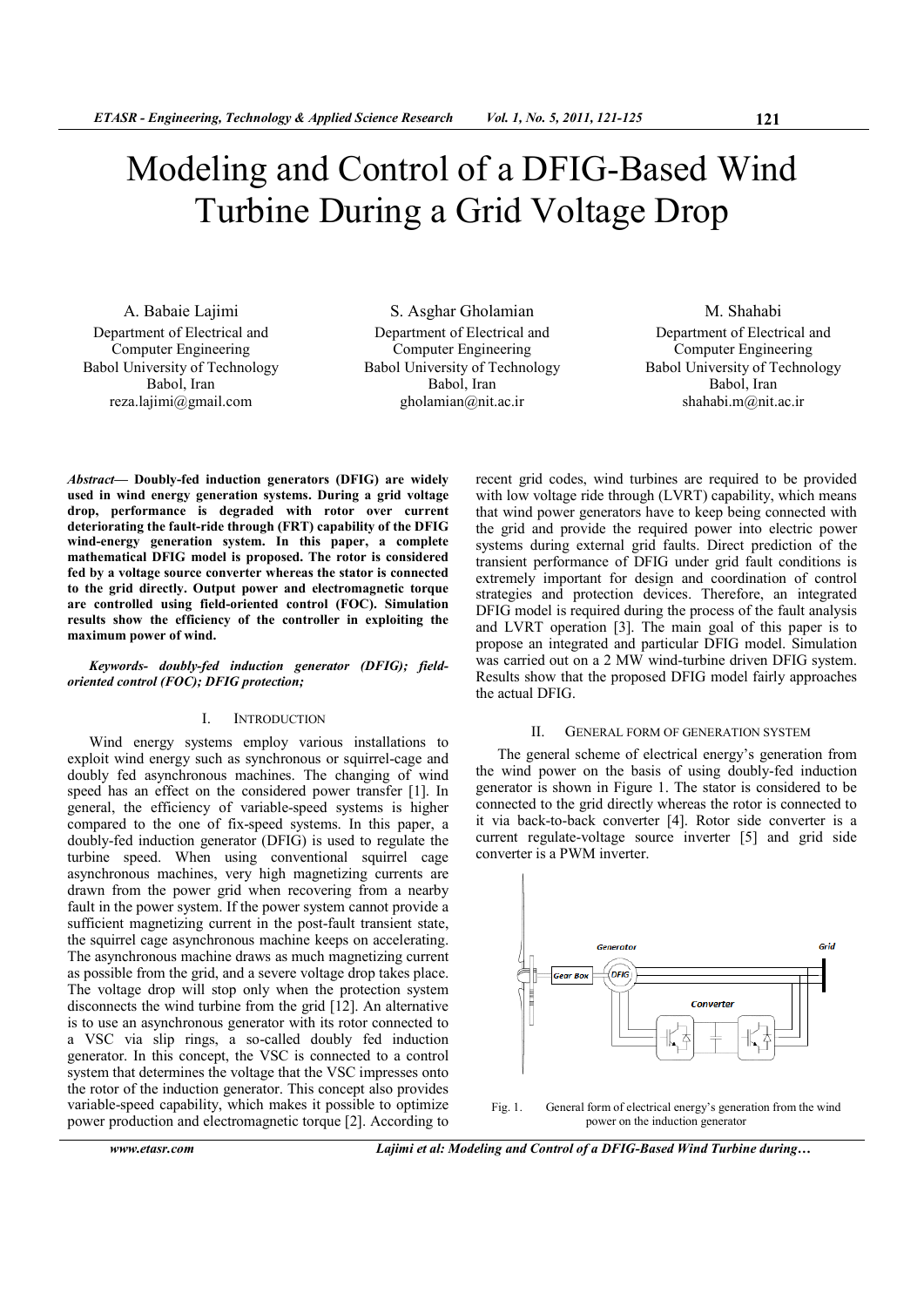Amount of power that wind turbines can extract from wind can be expressed as:

$$
P_m = C_p P_w
$$
  
\n
$$
P_w = \frac{1}{2} \pi \rho R^2 V_w^3
$$
\n(1)

Where  $P_m$  is the mechanical power that is extracted from the wind by the wind turbine,  $P_w$  is the actual wind power,  $\rho$  is the air density, R is the blades radius of the wind turbine,  $V_w$  is the wind speed and  $C_p$  is the efficiency index [6]. The efficiency index  $(C_p)$  represents the part of the actual wind energy that is extractable by wind turbine and is depended to the blade's aerodynamic form, as described by:

$$
C_p = f(\lambda, \beta)
$$
  

$$
\lambda = \frac{R\omega_i}{v_w}
$$
 (2)

where  $\lambda$  is the ratio of turbine blades tip speed to wind speed,  $\beta$  is the blade angle and  $\omega_t$  is the turbine blades rotational speed. In a wind turbine,  $C_p$  can be represented by a nonlinear curve in terms of  $\lambda$  in place of different  $\beta$  or the following relationship [7]:

$$
C_p = (0.44 - 0.0167\beta)\sin\left(\frac{\pi(\lambda - 2)}{13 - 0.3\beta}\right)
$$
  
-0.00184 $(\lambda - 2)\beta$  (3)



Fig. 2. nonlinear curve in terms of  $\lambda$  in place of different  $\beta$ 

In wind turbine simulation, generation torque is modeled in variable-speed of turbine as is represented below:

$$
T_a = \frac{P_m}{\omega_t} = \frac{1}{2} \frac{\rho \pi R^2 C_p v_w^3}{\omega_t}
$$
 (4)

where  $T_a$  is the torque in turbine shaft.

## IV. MACHINE EQUATIONS

The equations of induction machines in the dq reference frame, with the speed of  $\omega$  and neglecting zero parameter is given by [8]:

$$
V_{ds} = R_s \dot{I}_{ds} - \omega \psi_{qs} + \frac{d\psi_{ds}}{dt}
$$
  
\n
$$
V_{qs} = R_s \dot{I}_{qs} + \omega \psi_{ds} + \frac{d\psi_{qs}}{dt}
$$
  
\n
$$
V_{dr} = R_r \dot{I}_{dr} - (\omega - \omega_r) \psi_{qr} + \frac{d\psi_{dr}}{dt}
$$
  
\n
$$
V_{qr} = R_r \dot{I}_{qr} - (\omega - \omega_r) \psi_{dr} + \frac{d\psi_{qr}}{dt}
$$
 (5)

Where  $V_{ds}$  and  $V_{qs}$  are the d- and q-axis stator voltages,  $V_{dr}$  and  $V_{qr}$  are the d- and q-axis rotor voltages,  $i_{ds}$  and  $i_{qs}$ are the d-and q-axis stator currents, and  $i_{dr}$  and  $i_{qr}$  are the dand q-axis rotor currents.  $R_s$  and  $R_r$  are the per-phase stator and rotor resistances referred to the stator,  $\Psi_{ds}$  and  $\Psi_{qs}$  are the d- and q-axis stator flux linkages , and  $\Psi_{dr}$  and  $\Psi_{qr}$  are the dand q-axis rotor flux linkages.  $\omega$  is the speed of rotation of the dq frame, and  $\omega_r$  is the rotor electrical angular velocity. The rotor electrical angular velocity is related to the rotational speed of the machine through the relationship  $\omega_m = \left(\frac{2}{p}\right)\omega_r$  $\omega_{m} = (-\omega) \omega_{r}$ , where p is the number of machine poles. The developed electromagnetic torque *Tem* is given by:

$$
T_{em} = \frac{3P}{4} \left( i_{qs} \psi_{ds} - i_{ds} \psi_{qs} \right)
$$
 (6)

The equation relating the speed of rotation of the machine to the electromagnetic and applied mechanical torque is given by:

$$
J\frac{d\omega_m}{dt} = T_{mech} + T_{em} \tag{7}
$$

Where in this relationship  $J$  is the polar moment of inertia of the machine and prime mover referred to the inductionmachine shaft.

*www.etasr.com Lajimi et al: Modeling and Control of a DFIG-Based Wind Turbine during…*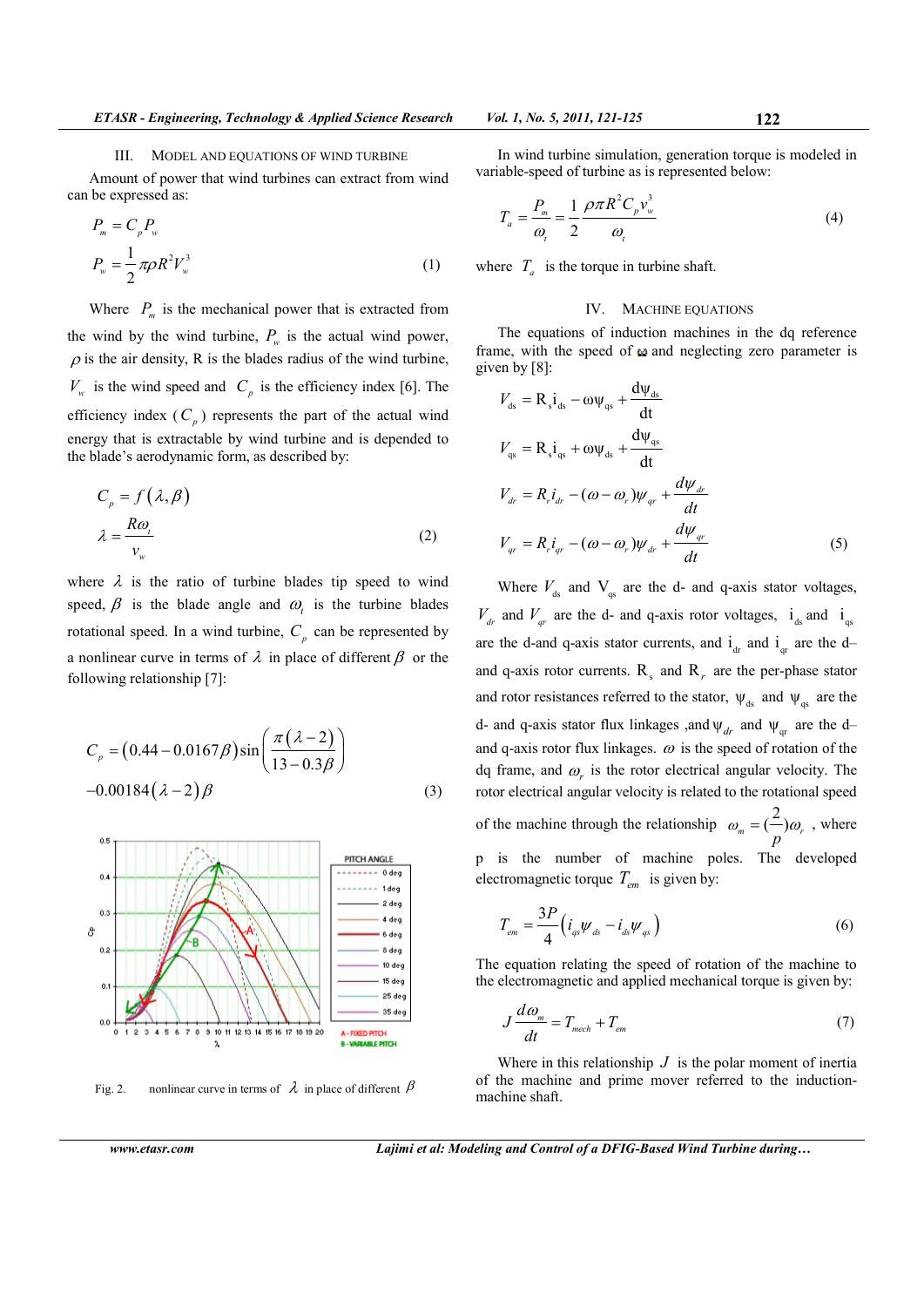*ETASR - Engineering, Technology & Applied Science Research Vol. 1, No. 5, 2011, 121-125* 123

## V. FIELD-ORIENTED CONTROL (FOC)

The induction-machine model presented in this section may also be used to simulate the operation of a doubly fed induction machine. In addition to the machine model, a model of the power converter and its associated controls must also be included. The controller of a DFIG is typically configured to allow the adjustment of the rotation speed of the WTG.

However, employing an appropriate choice of reference frame, the task can be simplified, upon which control of the field-oriented quantities allows for independent control of the electromagnetic torque. This technique is known as FOC. The controlled back-to-back converter of a DFIG is typically connected through slip rings to the rotor windings, and independent torque control is usually achieved through control of the rotor current [9]. The model of the FOC can be developed for the DFIG by rewriting equation (1) as:

$$
V_{ds} = \left(p + \frac{R_s}{L_s}\right)\psi_{ds} - \omega\psi_{qs} - \frac{R_s L_m}{L_s}i_{dr}
$$
 (8)

$$
V_{\text{qs}} = \omega \psi_{\text{ds}} + \left( p + \frac{R_s}{L_s} \right) \psi_{\text{qs}} - \frac{R_s L_{\text{m}}}{L_s} i_{\text{qr}} \tag{9}
$$

$$
V_{a} = \frac{L_m}{L_s} p \psi_{ds} - (\omega - \omega_r) \frac{L_m}{L_s} p \psi_{qs}
$$
  
+ 
$$
\left(R_r - \frac{L_\alpha}{L_s} p\right) i_{dr} + (\omega - \omega_r) \frac{L_\alpha}{L_s} i_{qr}
$$
 (10)

$$
V_{qr} = (\omega - \omega_r) \frac{L_m}{L_s} p \psi_{ds} + \frac{L_m}{L_s} p \psi_{qs}
$$

$$
-(\omega - \omega_r) \frac{L_\alpha}{L_s} i_{dr} + \left(R_r - \frac{L_\alpha}{L_s} p\right) i_{qr}
$$
(11)

Where  $L<sub>s</sub>$  is the per-phase stator inductance,  $L<sub>r</sub>$  is the rotor inductance per-phase referred to the stator, and  $L_m$  is the mutual inductance per-phase and  $L_{\alpha} = L_{\alpha}^2 - L_{\alpha}^2$ . The expression for electromagnetic torque (6) can also be rewritten in terms of rotor current as:

$$
T_{\rm em} = \frac{3P}{4} \frac{L_{\rm m}}{L_{\rm s}} \left( -i_{\rm qr} \psi_{\rm ds} + i_{\rm dr} \psi_{\rm qs} \right)
$$
 (12)

Examining (12), it can be seen that in order to have control over the electromagnetic torque, it is desirable to have  $\Psi_{ds} = 0$ . The torque equation reduces to:

$$
T_{em} = \frac{3P}{4} \frac{L_m}{L_s} i_{dr} \psi_{qs}
$$
 (13)

Allowing the electromagnetic torque to be controlled by adjusting  $i_{dr}$ . The speed of the rotation of the reference frame can be calculated as:

 $\frac{s-m}{r}i_{dr} - \frac{d}{dr}$  $qs - s$   $\forall qs$  $\omega = -\frac{R_{\rm s}L_{\rm m}}{I_{\rm dr}}\dot{1}_{\rm dr} - \frac{V_{\rm s}}{I_{\rm dr}}$  $\Psi_{\alpha s}L_s$ <sup>ar</sup>  $\Psi_s$  $=-\frac{R_{\rm s}L_{\rm m}}{R_{\rm s}}i_{\rm dr}-\frac{V_{\rm ds}}{R_{\rm s}}$  (14)

A mean of controlling can be established by examining (10) and (11) with the condition that  $\Psi_{ds} = 0$ .

$$
V_{dr} = -(\omega - \omega_r) \frac{L_m}{L_s} p \psi_{qs} + \left(R_r - \frac{L_\alpha}{L_s} p\right) i_{dr}
$$
  
+  $(\omega - \omega_r) \frac{L_\alpha}{L_s} i_{qr}$  (15)  

$$
V_{qr} = \frac{L_m}{L_s} p \psi_{qs} - (\omega - \omega_r) \frac{L_\alpha}{L_s} i_{dr}
$$

$$
+\left(R_r - \frac{L_\alpha}{L_s}p\right)\dot{I}_{qr}
$$
\n(16)

Many FOC DFIG models, use an induction-machine model as described in this section coupled with a model of the FOC, and ultimately, yielding the final dynamic equation in the equivalent FOC DFIG model [9]:

$$
V_{\rm qs} = \left( p + \frac{R_s}{L_s} \right) \Psi_{\rm qs} - \frac{R_s L_{\rm m}}{L_s} i_{\rm qr} \tag{17}
$$

If the closed-loop response of the current control loops are represented by the transfer functions:

$$
G_{d}\left(S\right) = \frac{i_{dr}}{i_{dr}^{*}}\tag{18}
$$

$$
G_q(S) = \frac{i_{qr}}{i_{qr}^*}
$$
 (19)

Where  $i_{dr}^*$  and  $i_{qr}^*$  are the reference d- and q-axis rotor currents and The reference signal  $i_{dr}^*$  is derived from a required electromagnetic torque set point  $T_{em}^*$  according to (13), with \*  $\vec{r}_{qr}$  derived from a stator reactive power set point. First-order current-controller response was assumed for the FOC DFIG model as below  $[10, 11]$ :

$$
G_{d}\left(S\right) = \frac{1}{\sqrt{\left(1 + s\tau_{d}\right)}}\tag{20}
$$

$$
G_q(S) = \frac{1}{\sqrt{1 + s\tau_q}}
$$
\n(21)

Where  $\tau_d$  and  $\tau_q$  are the d- and q-axis times constant of current-controller.

*www.etasr.com Lajimi et al: Modeling and Control of a DFIG-Based Wind Turbine during…*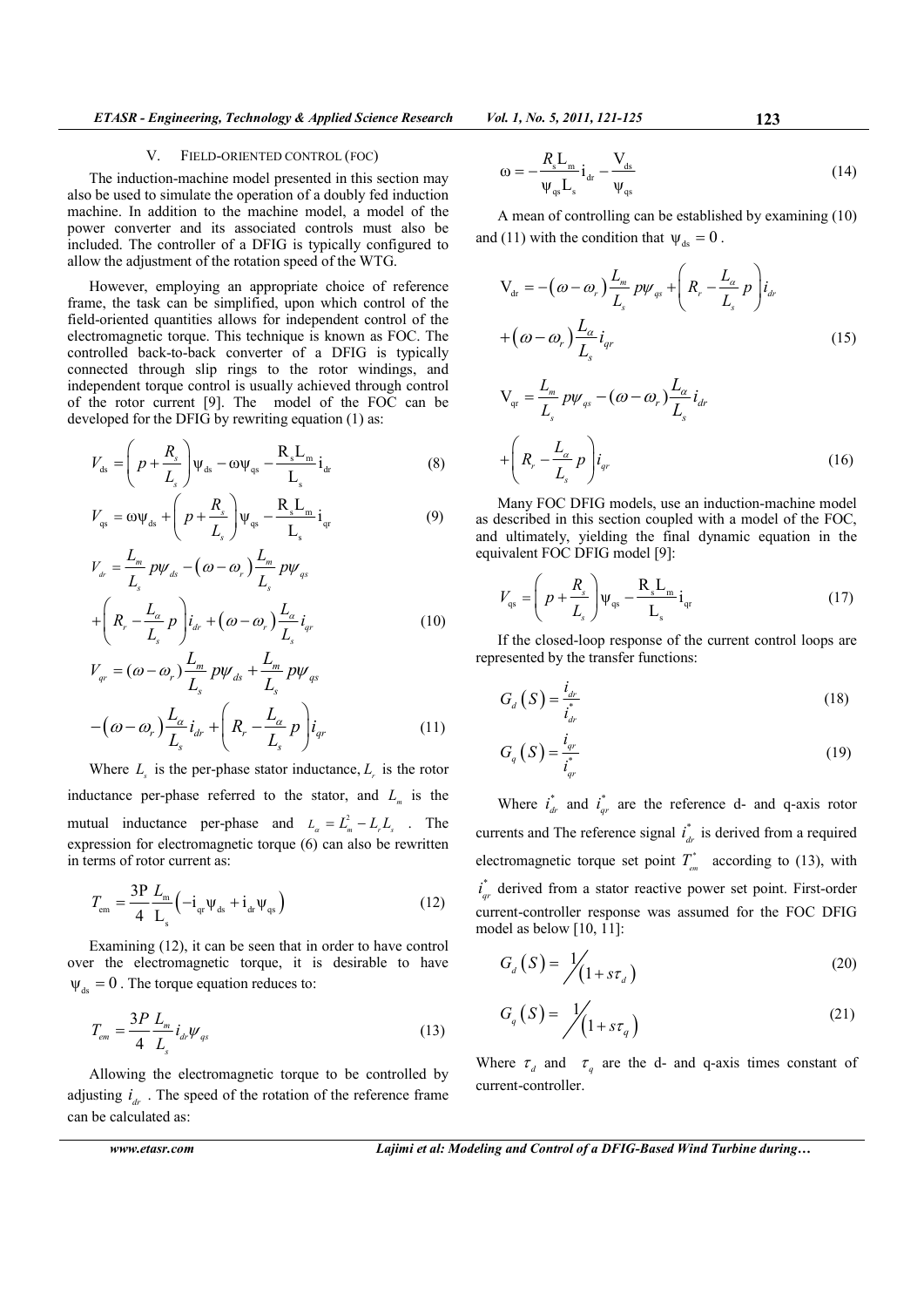#### VI. SIMULATIONS RESULTS

In this part, the effect of voltage drop has been evaluated using the presented model. The applied voltage drop is about 20 percent and its effect on the rotor rotational speed  $\omega_m$ , the

electromagnetic torque  $T_{em}$ , and electrical power is examined. It was assumed that the WTG was connected to an infinite bus bar, and thus, the system frequency at the point of connection of the wind turbine remains constant during the event.

The FOC and DFIG models were simulated in MATLAB/Simulink using the parameters from a 2-MW WTGbased induction machine, listed in Table I. It was also assumed that the WTG is largely insensitive to small variations in rotational speed, and thus,  $T_{\text{mech}}$  was held constant during the voltage drop. During normal operation of a WTG, the signal \*  $T_{\text{em}}$  is supplied from an external control loop, which adjusts the speed of the WTG. This way maximum energy is extracted at below rated wind speeds, and power smoothing is achieved at and above rated wind speed. As the wind speed was assumed constant during the voltage drop, the reference torque  $T_{\text{er}}^*$  $T_{\rm em}$ remained constant during the event.

The resulting closed-loop current-controller response for the voltage drop, is shown in Figure 3. Figure 4 shows the effect of the measured system's voltage drop on the rotational speed of FOC DFIG-based WTG model.

| Parameter   | Value                             |
|-------------|-----------------------------------|
| <b>Rs</b>   | $1.748 \times 10^{-2}$ $\Omega$   |
| Rr          | 3.253 × 10 <sup>-2</sup> $\Omega$ |
| Ls          | $2.589 \times 10^{-2}$ H          |
| Lr          | $2.604 \times 10^{-2}$ H          |
| Lm          | $2.492\times10^{-2}$ H            |
| P           | 6                                 |
| J           | $1.39\times10^2$ $kg$ $m$ $^2$    |
| $\rho$      | $1.25$ k g /m <sup>2</sup>        |
| R           | 33 <sub>m</sub>                   |
| Vw          | $8 \frac{m}{s}$                   |
| Vs          | 690v                              |
| Rated power | 2MW                               |

TABLE I. 2-MW WTG INDUCTION MACHINE PARAMETERS

The effect of the reduction in system voltage on the electromagnetic torque can be seen in Figure 5. The inertial response that results from the decrease in rotational speed and release of kinetic energy can be seen by observing the generated electrical power, as shown in Figure 6, where an increase in generated electrical power can be observed immediately following the voltage drop.





Fig. 4. FOC DFIG rotational speed in response to grid voltage drop



Fig. 5. FOC DFIG electromagnetic torque in response to grid voltage drop



Fig. 6. FOC DFIG-generated electrical power in response to grid voltage drop

*www.etasr.com Lajimi et al: Modeling and Control of a DFIG-Based Wind Turbine during…*